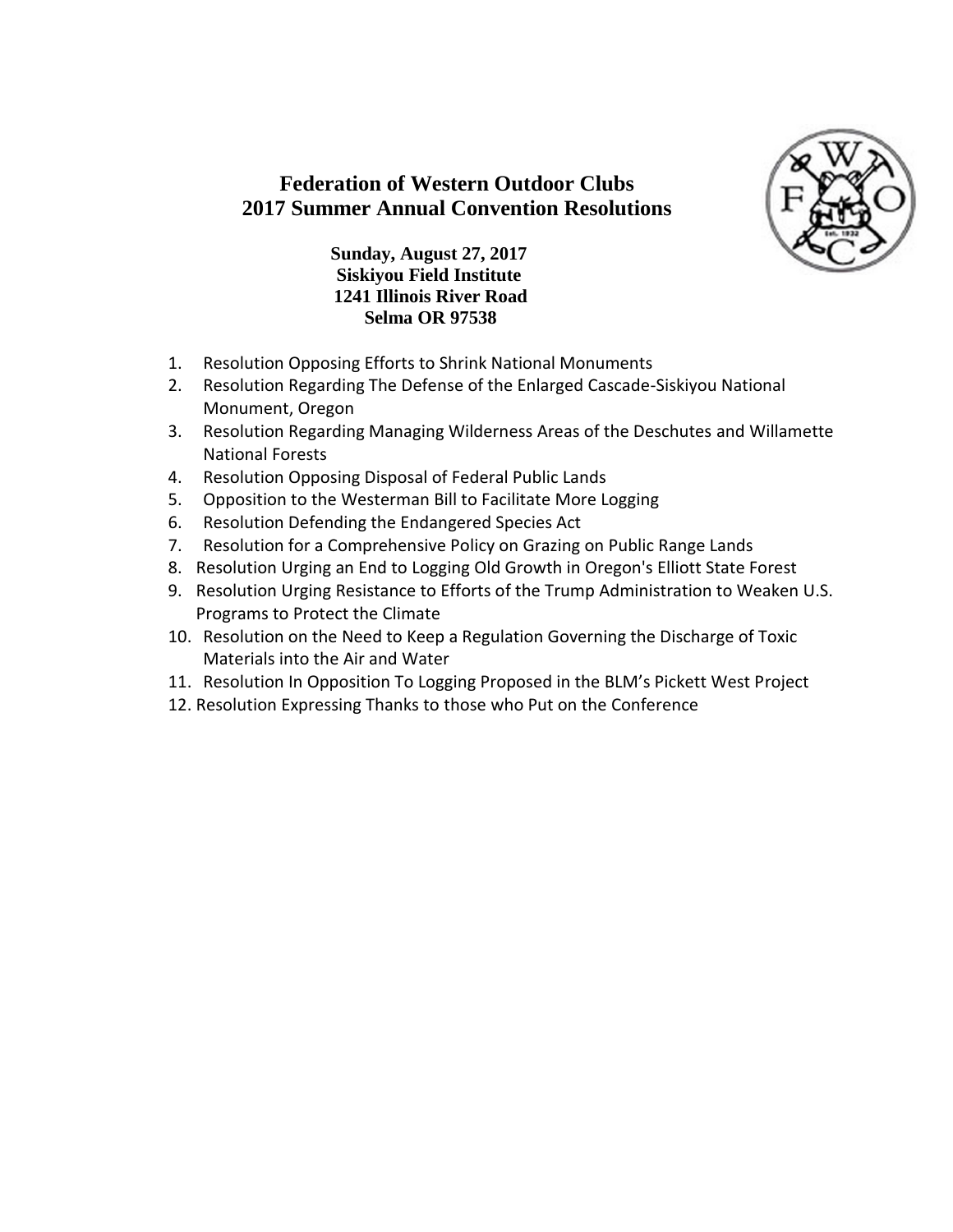#### Resolution 2017-1: Resolution Opposing Efforts to Shrink National Monuments

#### Background:

President Trump has ordered his Interior Secretary to review the size of 27 national monuments, with a view to shrinking a number of them. His order applies to those monuments established since 1996 where they exceed 100,000 acres. Also his review will include the 87,500 acre Katahdin Woods and Waters N.M. in Maine. The review is to be completed by the end of August.

Altogether, 27 monuments are being reviewed, with 21 of them being in the West. In addition, five large marine monuments are being reviewed.

Interior Secretary Zinke emphasizes that the Antiquities Act calls for the President to limit his monument designations to "the smallest area compatible with proper care and management of the objects to be protected."

Many legal experts doubt that the President has authority to abolish national monuments, pointing out that none have ever done it. However, the issue has never been tested in court. In 1938 a U.S. Attorney General ruled that the President did not have that authority; and more recently the Congressional Research Service doubted that could be done legally.

However, there is less doubt that Presidents can modify the boundaries of national monuments, including reducing their size.

Environmental groups believe the purpose of the review is to facilitate more private ownership of these lands and to enable extractive industries to operate on the deleted lands.

#### Resolved:

The Federation of Western Outdoor Clubs opposes wholesale efforts by the President to shrink existing national monuments. The boundaries of monuments should not be altered to serve political agendas calling for minimizing the size of federal reservations.

The size of these monuments should be respected because they have been the product of careful study to justify the inclusion of the acreage needed to serve the purposes for which they have been established.

A presumption should arise that boundary enlargement is justified where a showing has been made by the President that each addition serves the purpose of properly caring for the objects protected by the monument, or by the passage of time without challenging questions being raised in courts.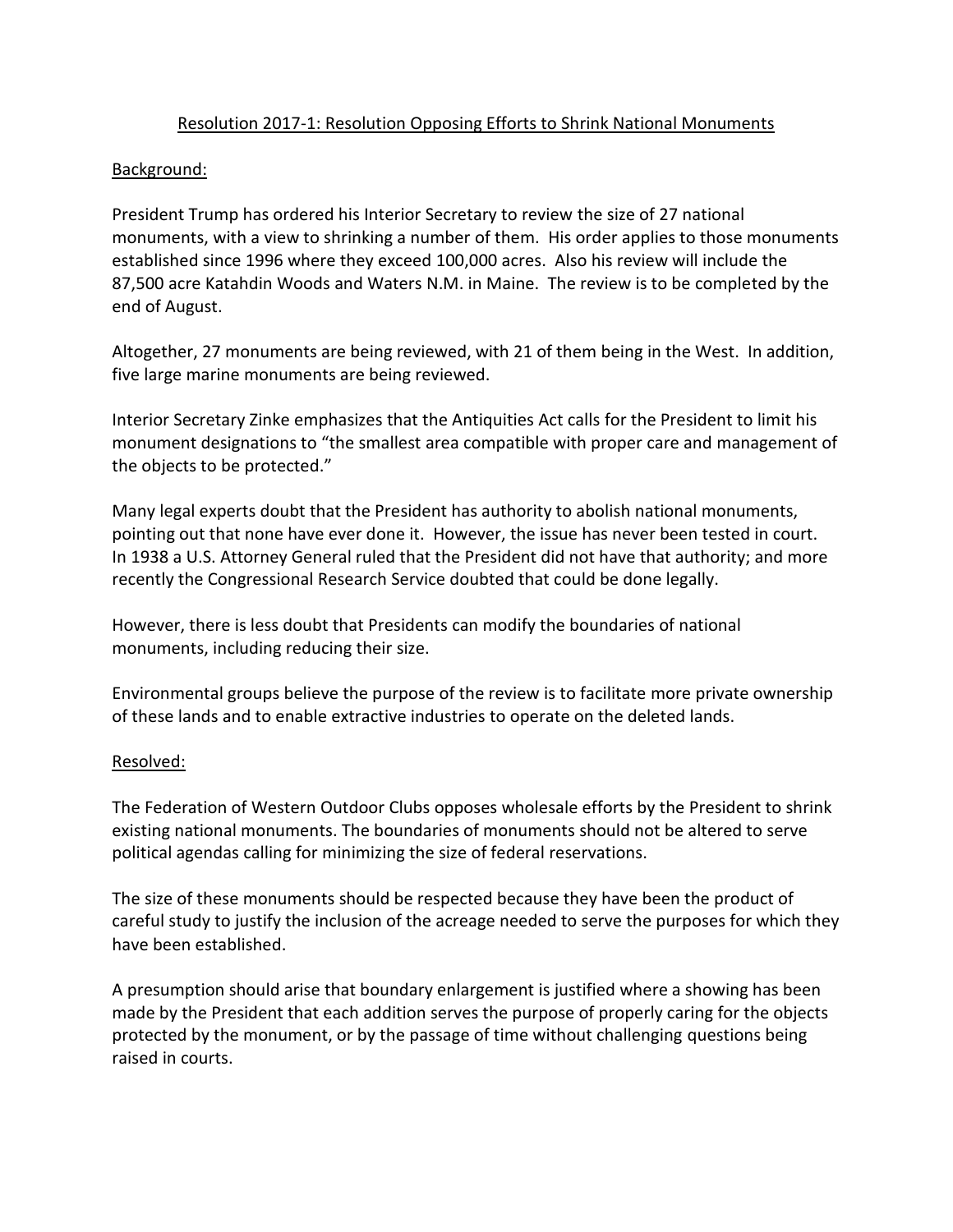It is long settled law that national monuments do not have to be small. For many decades large areas have been set aside and have been well accepted: e.g., with the Grand Canyon National Monument (Arizona); with the Death Valley National Monument (Calif.); with the Olympic National Monument (Washington state); and in Alaska when President Carter withdrew 80 million acres of D-2 lands under the Antiquities Act. These initial uses of monument status has often been built upon when Congress thereafter expanded them and made them national parks.

Any attempt to modify the protection afforded to the lands now in these monuments will be opposed by our organizations to the fullest extent of the law.

Submitted by Resolutions Committee, the Friends of Mt. Hood, the Mazamas, the California Alpine Club, and the California State Park Rangers Association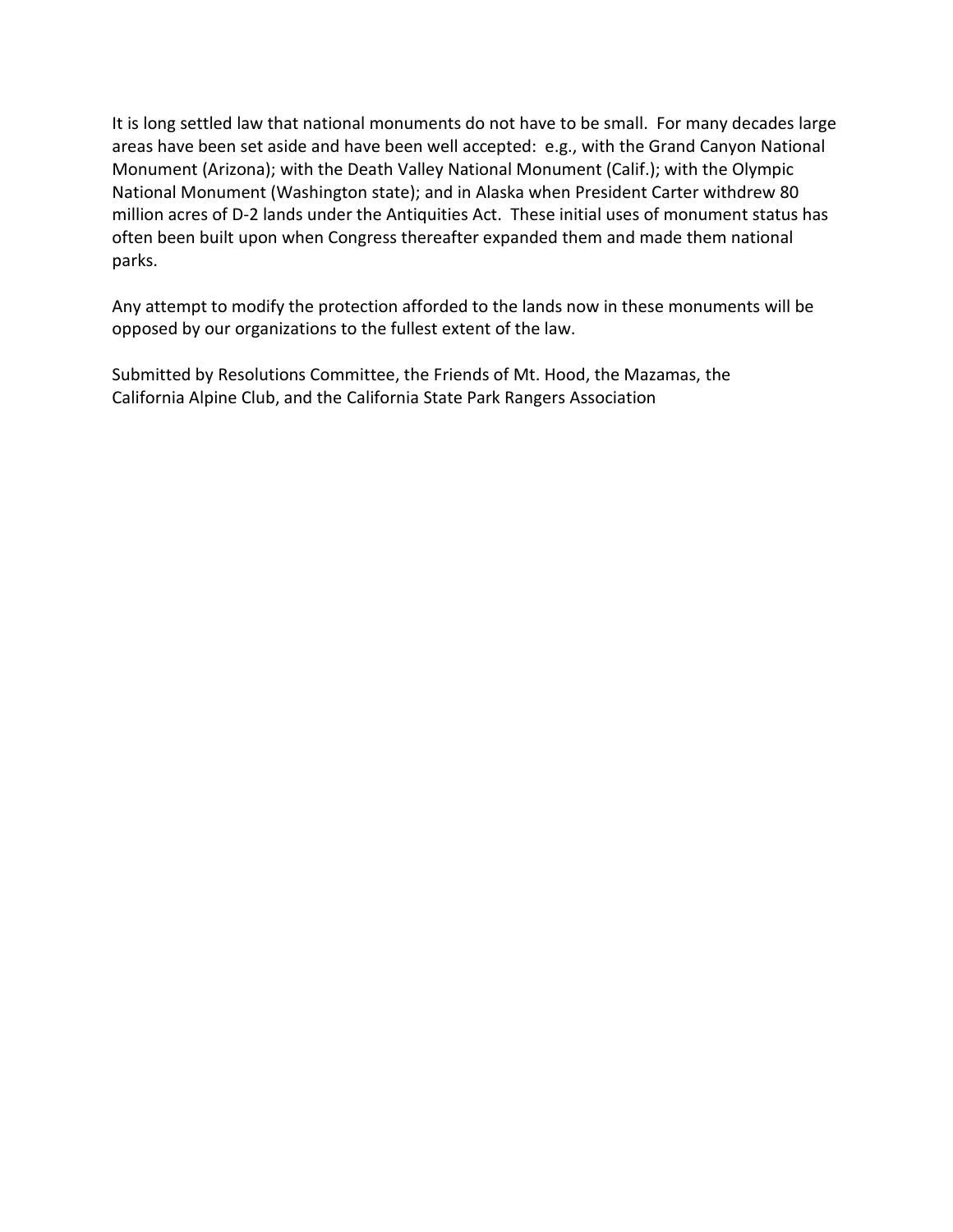### Resolution 2017-2: Resolution Regarding the Defense of the Enlarged Cascade-Siskiyou National Monument, Oregon

#### Background:

On January 12, 2017, outgoing President Barack Obama enlarged the Siskiyou National Monument by 48,000 acres, mainly in Oregon. This monument had been established by President Clinton on June 9, 2000 because of its biological diversity; it is at the convergence of three eco-regions (Cascade, Klamath, and Siskiyou). It provides habitat for many endemics in this unique ecotone.

Now under President Trump, the Secretary of Interior has ordered a review of whether this enlargement is warranted. Trump feels that many recent enlargements have not been justified.

In his executive order establishing the enlargement, President Obama was careful to document the reasons for adding each area involved. Most are important to providing migration corridors for rare and endemic species of plants and animals and bolstering the resilience of the area to varied threats, such as fire, insects, disease, drought, floods, and invasive species. Such enhanced resilience is needed to deal with the challenges arising out of a changing climate.

Those challenging this enlargement must demonstrate that the areas added do not support the purpose for which the National Monument was established: viz., protecting the unique biodiversity at this convergence of eco-systems. They must show that a smaller area would serve that purpose just as well.

This will not be easy to show; the critics will be challenged to make this showing because a strong, well documented case has been made to justify the enlargements.

In the past, the Federation has supported the establishment of this monument (Res. 23, 2001) and its enlargement (Res. 5, 2010).

This national monument was the first to be established entirely for its biological diversity. It is important for it to include all critical habitat at this crossroads of eco-regions.

While the outer boundaries of this enlarged national monument do include private inholdings, the federal government can only manage federally owned lands (under a theory of proprietorship), though efforts will likely be made over time to acquire inholdings from willing sellers (by purchase, exchange, or donation).

#### Resolved: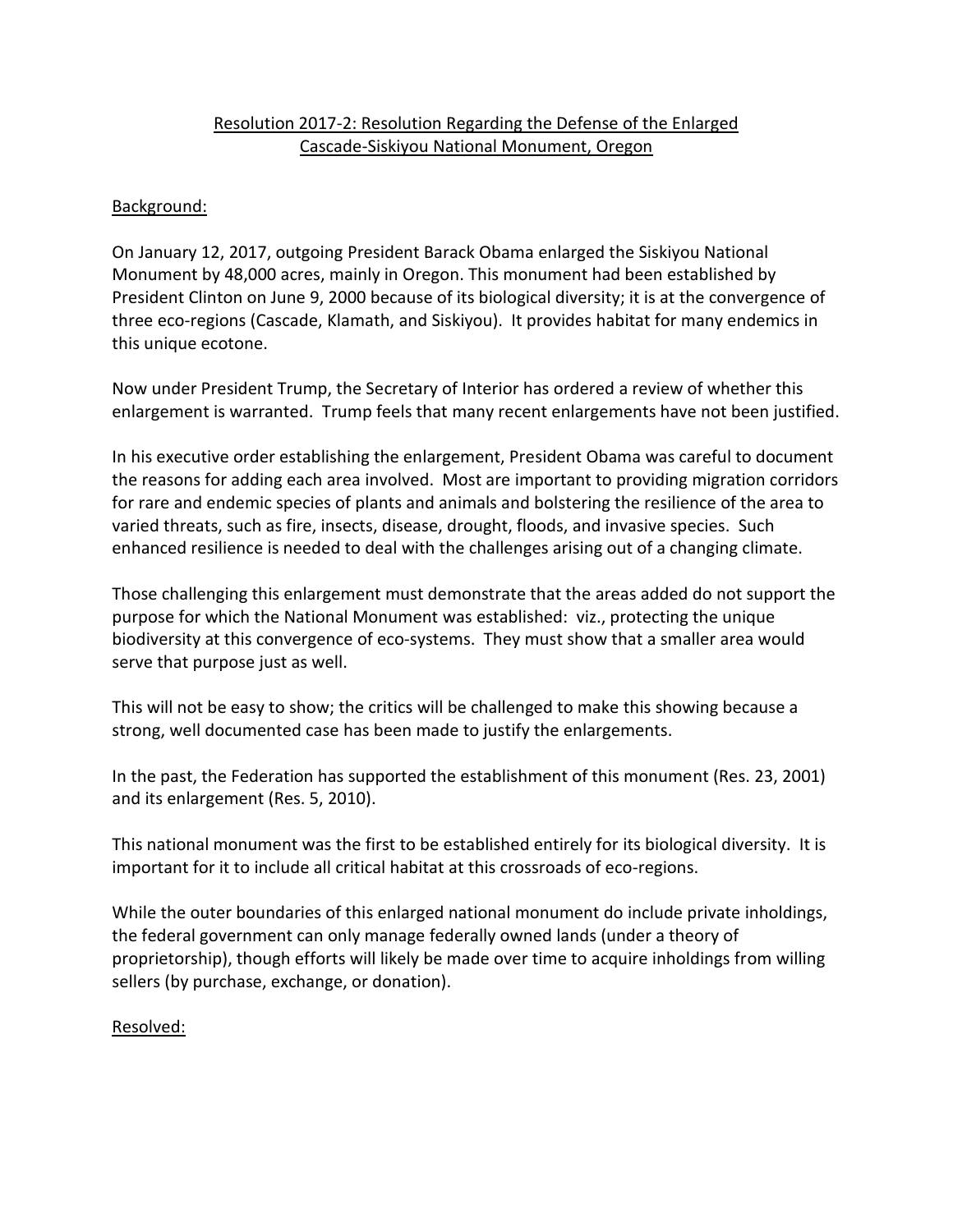The Federation of Western Outdoor Clubs calls upon federal authorities to maintain and defend the current enlarged boundaries of the Cascade-Siskiyou National Monument and to turn down all efforts to shrink its size.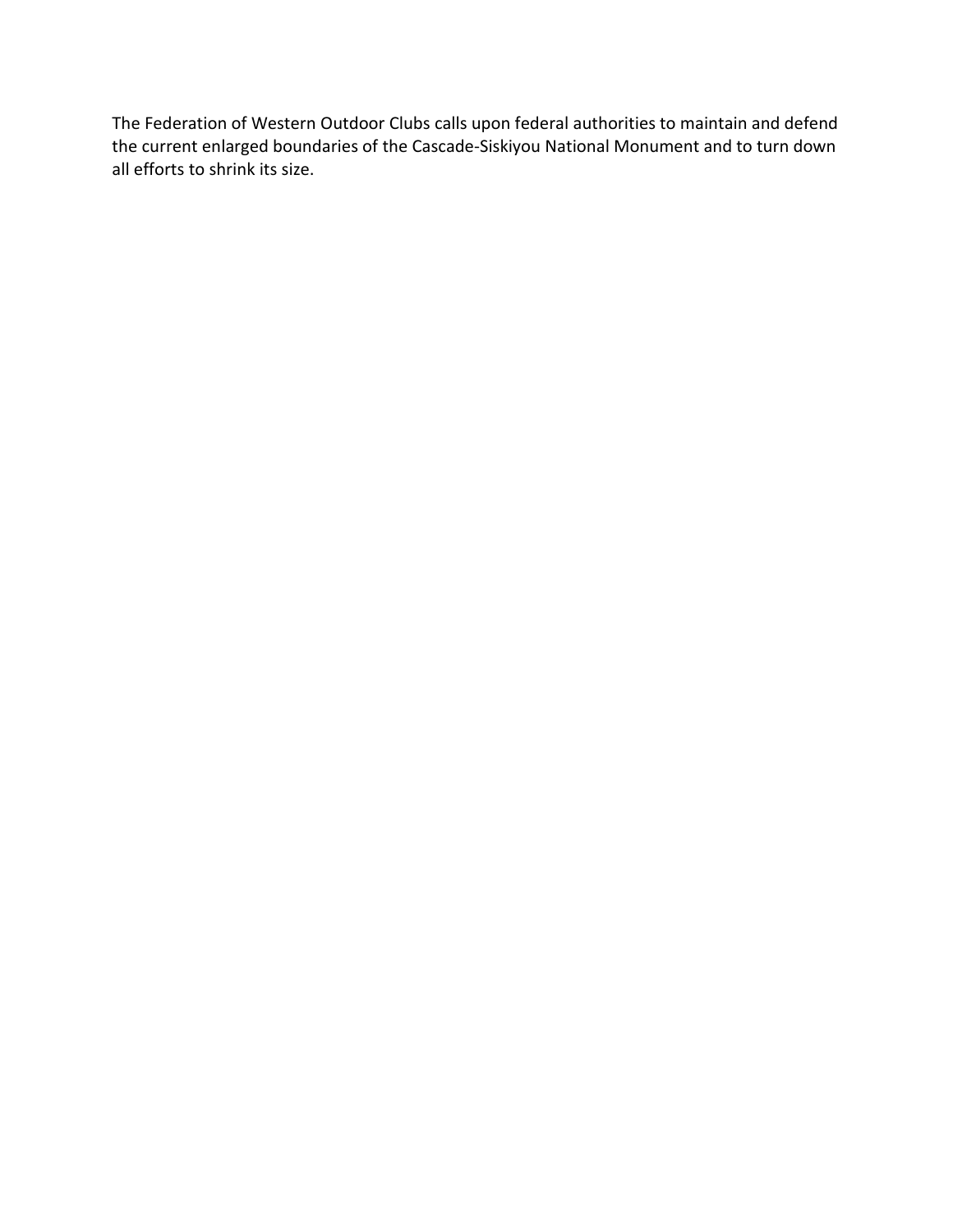# Resolution 2017-3: Resolution Regarding Managing Wilderness Areas of the Deschutes and Willamette National Forests

#### Background:

#### 1. *The Problem*:

Wilderness areas of the Deschutes and Willamette national forests face increasing recreational demands that are degrading natural resources and altering the wilderness experience. Current management dates from forest plans of the 1990s, which included provisions for free trailhead permits that provided data about the tremendous increase in use in the Mt. Jefferson, Mt. Washington, Three Sisters, Waldo Lake, and Diamond Peak areas.

Within some travel corridors, use has increased over 500% in the last two years, and over 800% in the last 16 years. As Oregon's population is growing faster than the national average, with Deschutes County and Bend having the highest rate of growth, this increase in use is likely to continue.

Parking at certain trailheads is beyond capacity (even on weekdays), resulting in dangerous conditions as visitors park along busy highways.

There is also an increase in user-created trails and campsites, with an increase in damaging impact as people build structures, harm trees, leave garbage and deposit human waste.

A partial survey recorded nearly 100 miles of user-created trails. About one-third of them have experienced complete loss of vegetation and soil erosion. In 2015-16, rangers packed over 1200 pounds of garbage out of the Three Sisters Wilderness and buried 830 incidences of human waste. Rangers dismantled 590 structures and naturalized 600 fire rings.

In the Mt. Jefferson Wilderness, rangers buried 700 incidences of human waste, packed out 1200 pounds of garbage, and dismantled 385 structures.

Mt. Washington provided 43 miles of trails, but users created an additional 21 miles of trail that are not properly located and have destroyed sensitive areas and wildlife.

#### 2. *Action Proposed by the Forest Service*

The Forest Service is seeking comments on its proposal in order to develop an Environmental Assessment. The proposal employs the technique of "Adaptive Management," which in this case means flexible regulations will be developed to protect wilderness values. After they are put in force, if the damage is reduced, the regulations will be relaxed; if the damage does not go down, the regulations will be increased.

The proposal has three components: an increase in education about the wilderness ethic, an increase in the presence of rangers, and a limitation on entry into areas that are over-used.

#### 3. *The Proposed Strategy for the Limited Entry Permit System*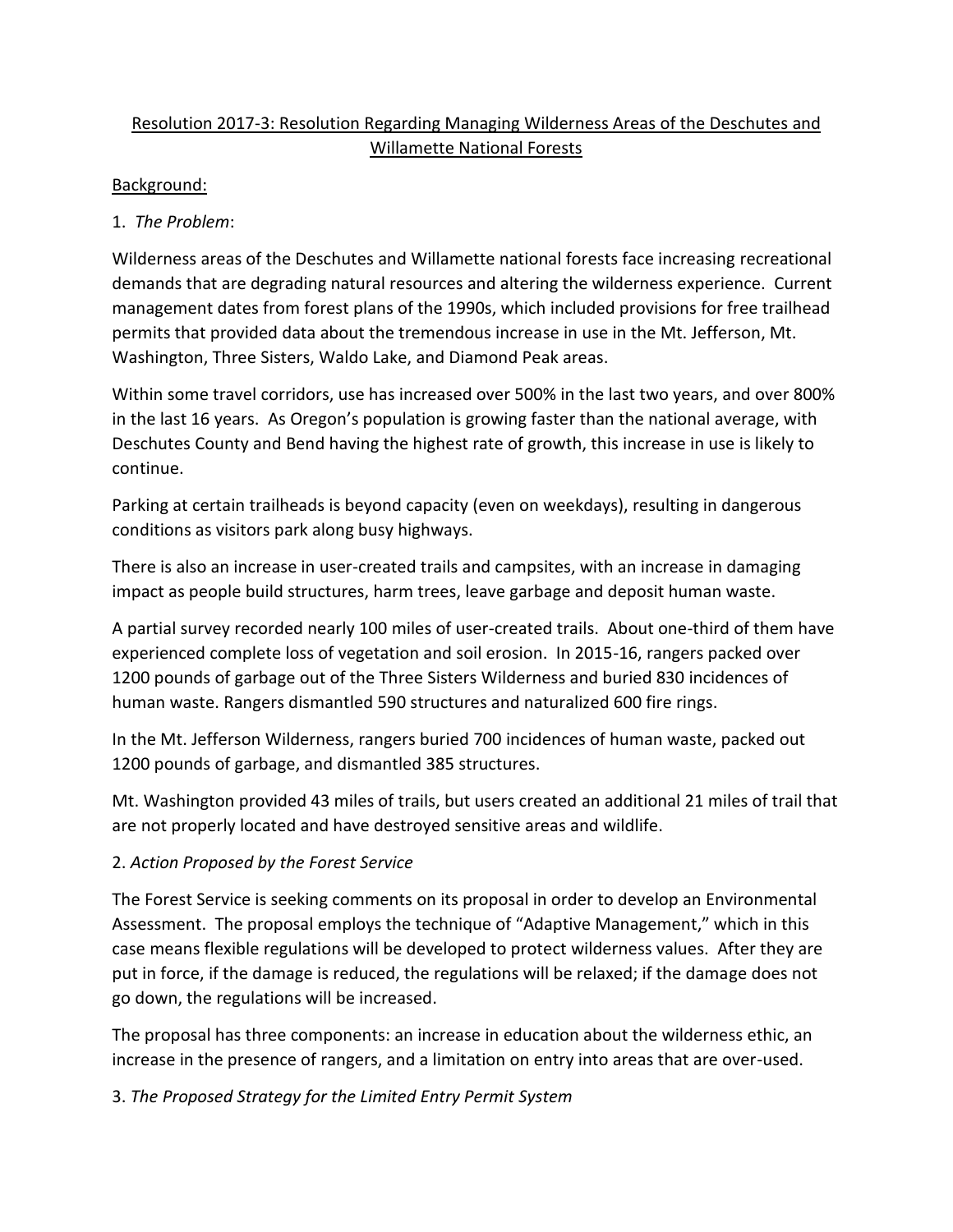Day-use areas, where limits would be put in force, would be established initially at trailheads along highways 46 and 242 in the Three Sisters Wilderness and off Highway 22 along the Mt. Jefferson Wilderness. A reservation system would set up, with a designated number of permits for those who want to enter the wilderness areas.

At all other trailheads, there would be no limits on permits, though self-issued permits would be required.

For those seeking to climb the South Sister, a sub-set of permits would be required at the Devil's Lake trailhead.

No fees are planned at this time.

#### Resolved:

The Federation of Western Outdoor Clubs supports the Forest Service plan to safeguard and protect wilderness values in the Three Sisters and Mt. Jefferson Wilderness Areas in the central Oregon Cascades by increasing education, increasing the presence of rangers, and by adopting a wilderness entry permit system.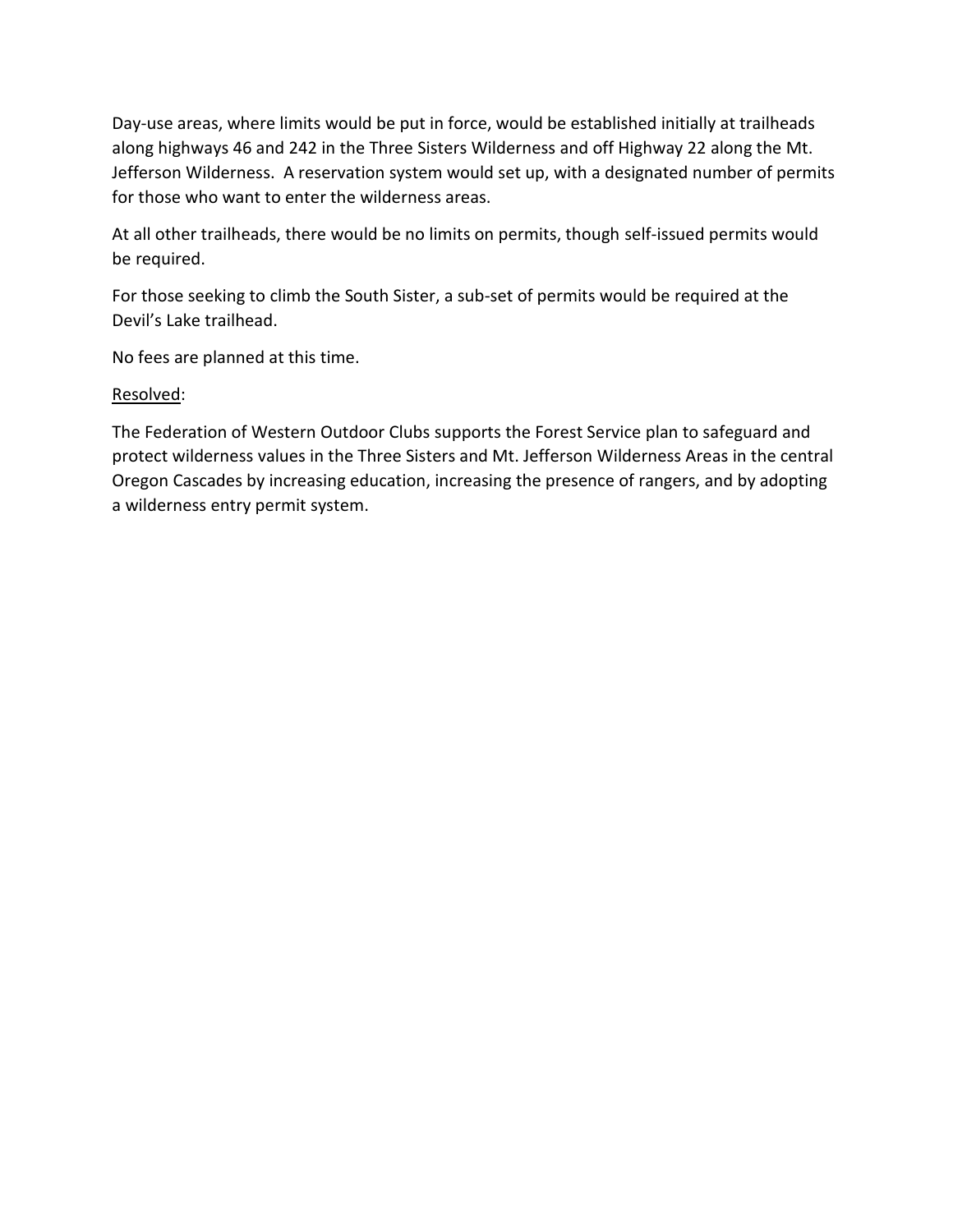#### Resolution 2017-4: Resolution Opposing Disposal of Federal Public Lands

#### Background:

The state of Utah has called for all federal lands in Utah (with few exceptions) to be turned over to the government of that state, arguing that federal lands are poorly managed and adversely affect private properties. Its legislature has passed legislation demanding that the federal government turn over 31 million acres to it, and Utah is contemplating filing litigation in pursuit of this aim.

In Congress, the House Natural Resources Committee (chaired by Rep. Bob Bishop, Rep. of Utah) has issued a report calling for major conveyances of federal lands throughout the West, with no strings attached. In the state of New Mexico, a legislator has introduced a bill to turn over federal mineral rights there to the state.

With regard to Utah, it should be noted that when it was admitted to the union it passed an enabling Act in which it promised "... to forever disclaim all right and title to the unappropriated public lands [of the federal government]..." in that state (see sec. 3, 2d par., Act of 1894). The Enabling Act embodied Utah's promises to the federal government to adhere to the terms it had negotiated with them (such as not taxing federal property and ending polygamy).

On its admission, Utah was given grants of federal land that compare well with those given to other western states. It was given sections 2, 16, 32, and 36 in each township. Other western states often got half these number of sections.

When most western states were admitted to the union, they were given between 5 and 10 million acres to support schools and universities and another comparable grant of land for public improvements. And so was Utah.

Moreover, for decades the federal government made liberal grants in the West to encourage settlement and development, such as grants to homesteaders and grants to railroads to encourage construction of tracks in the West. This was done under the provisions of dozens of laws.

However, the federal government began to turn away from these approaches in 1934 with the enactment of the Taylor Grazing Act when it virtually closed public rangeland to homesteading and initiated a system of land planning on its lands and regulated grazing under term permits, with a fee charged. Many legal analysts think Congress then began to envision public lands as a trust.

Federal policies changed completely with enactment in 1976 of the Federal Land Policy and Management Act (FLPMA, PL 94-579). Under that Act, most of the many disposal laws were repealed (under title VII, sections 702-706).

Moreover in that Act, Congress proclaimed: "It is the policy of the United States that public lands be retained in federal ownership ... ." Furthermore, that Act provided that "public lands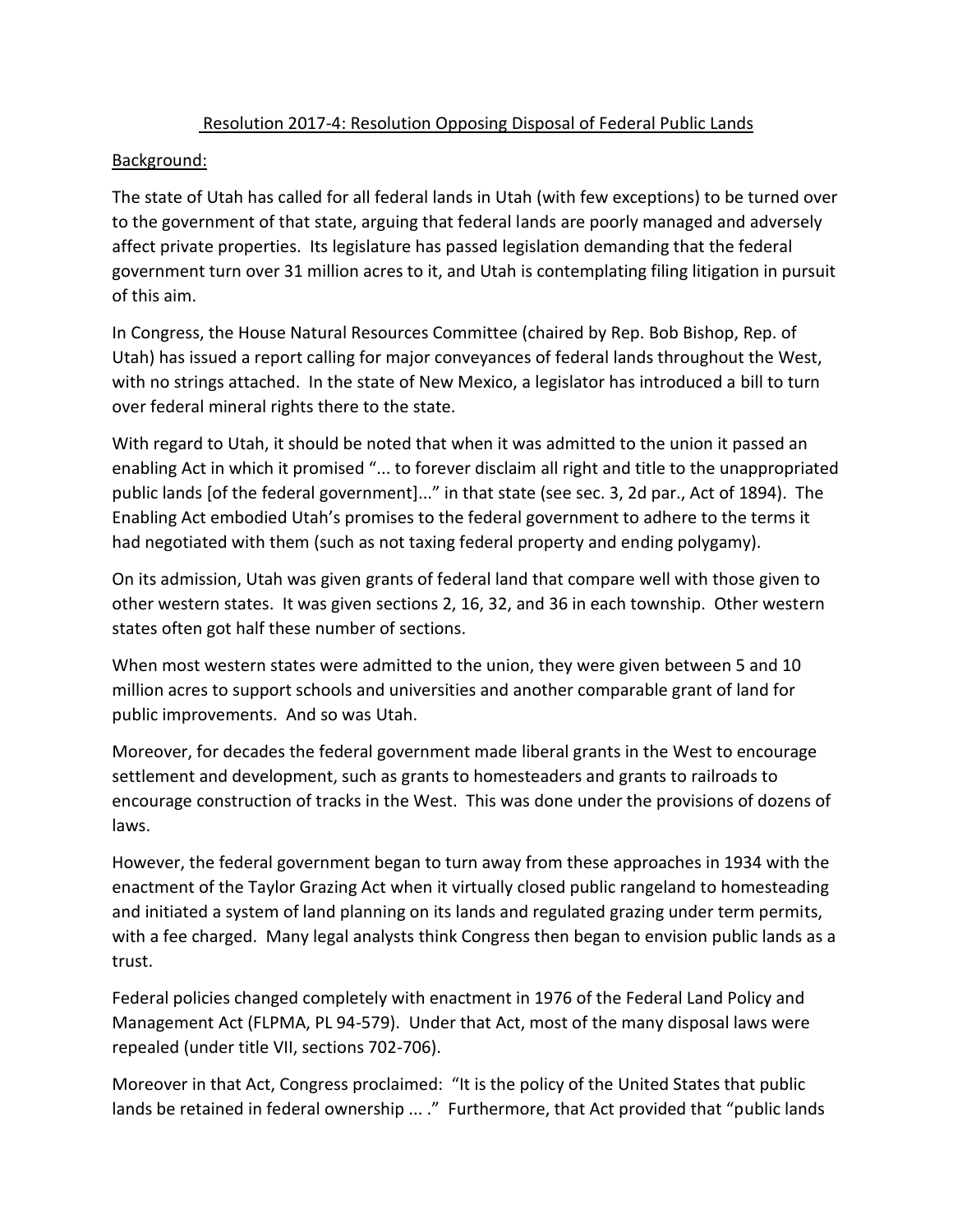are to be managed to protect the quality of the scientific, scenic, historical, ecological, environmental, air and atmosphere, water resources, and archeological values."

That Act, also specified that there shall be "uniform procedures for any disposal of public land." For the most part, the only circumstances permitted for disposal were to be of a particular parcel as a result of a planning process. And since that time, most disposals have been of parcels that were small, scattered, or isolated and hard to administer (and even these may have wildlife values).

#### Arguments Against Disposals of the Public Lands:

All of the western states got their land grants on being admitted to the union and are not entitled to any more. Utah got treated equitably in this regard and is not entitled to increasing its share now.

Other western states would also feel entitled to additional grants if Utah were given more today. Moreover, when it was admitted, Utah promised not to claim more federal land.

If western states can now claim more federal land, it may trigger a rush to eviscerate the land base of federal agencies such as the BLM. This would unbalance the allocation of land uses on the remaining federal lands.

FLPMA tried to put an end to major disposals of federal land; it has been the governing policy for over forty years. It enunciates the policy goal of retaining ownership of public lands in the United States and that disposals only be made of specific parcels as a result of detailed planning. This alone provides a basis for denying Utah's claims. Its demands are not limited to specific parcels, but are vast in their nature.

If states can receive additional land grants in significant amounts, many of them would be apt to place greater emphasis on managing them for commercial purposes. In contrast, under FLPMA their ecological and environmental values (among others) are supposed to be protected from damaging commercial activity.

Many western states would also be likely to sell or otherwise dispose of the lands they would come to them, with people there already talking about doing that. Adequate investments are not made by the federal government in these lands because their critics in Congress repeatedly limit the funds appropriated for their upkeep. It is even less likely that a state such as Utah would be willing to pay the heavy bill for their upkeep, making it more likely that it would sell off much of this huge amount of land.

Transfers of federal lands to western states will deprive citizens of all states from enjoying the benefits of these lands and having the opportunity to share in shaping their management.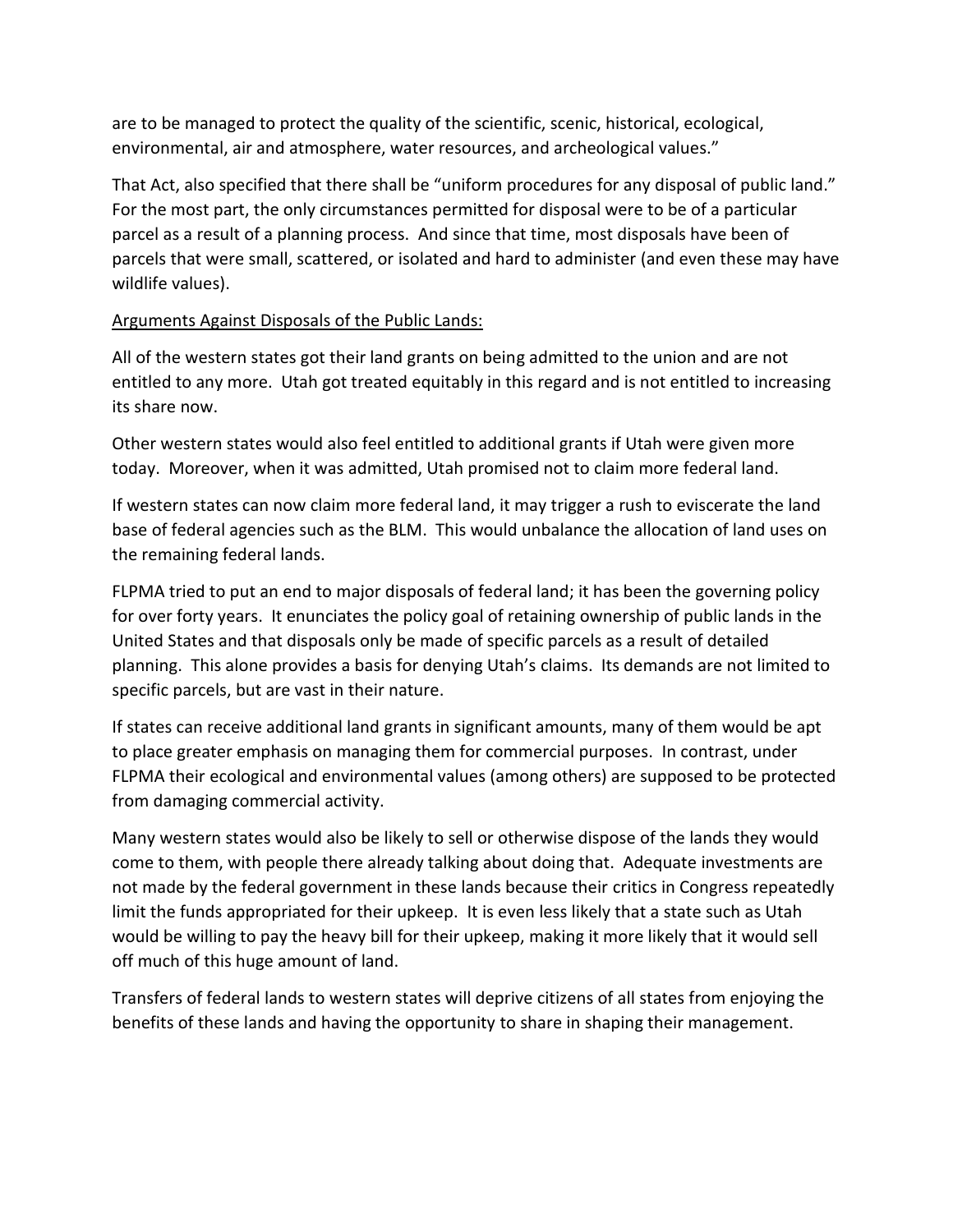# Resolved:

The Federation of Western Outdoor Clubs opposes significant disposals of additional federal public lands to the states or other entities.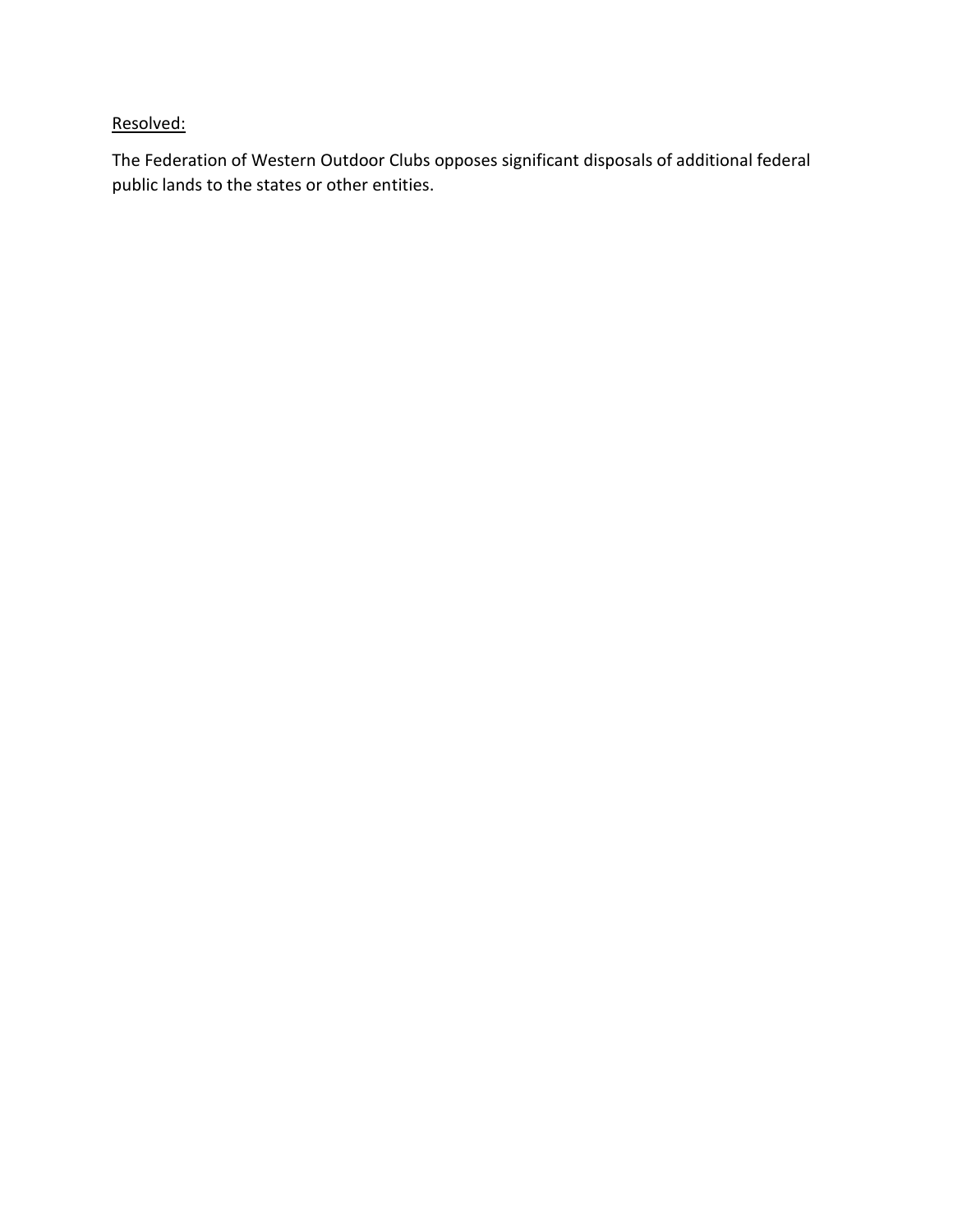### Resolution 2017-5:

#### Opposition to the Westerman Bill to Facilitate More Logging

#### Background:

H.R. 2936 by Rep. Westerman (R.-AZ) et al has now been reported out of committee in the House of Representatives.

It applies to most lands in the national forests and to those managed by the BLM, such as O & C lands.

It does not apply to lands in the national wilderness system, nor to those in the national parks. It also does not apply to inventoried roadless areas where logging is not now permitted.

However, it may apply to those national monuments set up by Presidential decree (where no statute prevents logging).

Ostensibly, the bill deals with salvage logging in areas burned by wild fires (which are often seen as catastrophic events).

However, other provisions speak of such things as the following:

- building resilient forests through removing older forests (which they call "over-grown" ones), supposedly to stimulate the growth of younger ones;
- the production of timber;
- maximizing the production of priority species (e.g, douglas firs?);
- and removing timber to create early successional forests.

(see sections 111, 113, and 114, Title I, sub-title B)

Under these provisions, the special dispensations which the bill provides to speed up the planning process to get out more timber could be used to damage the environment in the process. And even in burned areas, it is not always wise to salvage all trees in the area affected; many are still useful to wildlife if they are left standing.

Under this bill, as many as 30,000 acres could be logged as a so-called reforestation project. And there is no limit on how many such projects could be set up apart from burned areas.

For such projects, various provisions of NEPA are waived: those requiring environmental impact statements, as well as environmental assessments. This waiver constitutes a fundamental attack on NEPA.

Streams buffer requirements could be waived (see sec. 112 (d)(1), Title I, sub-title B).

Courts could not issue injunctions to stop logging (see sec. 203, Title II).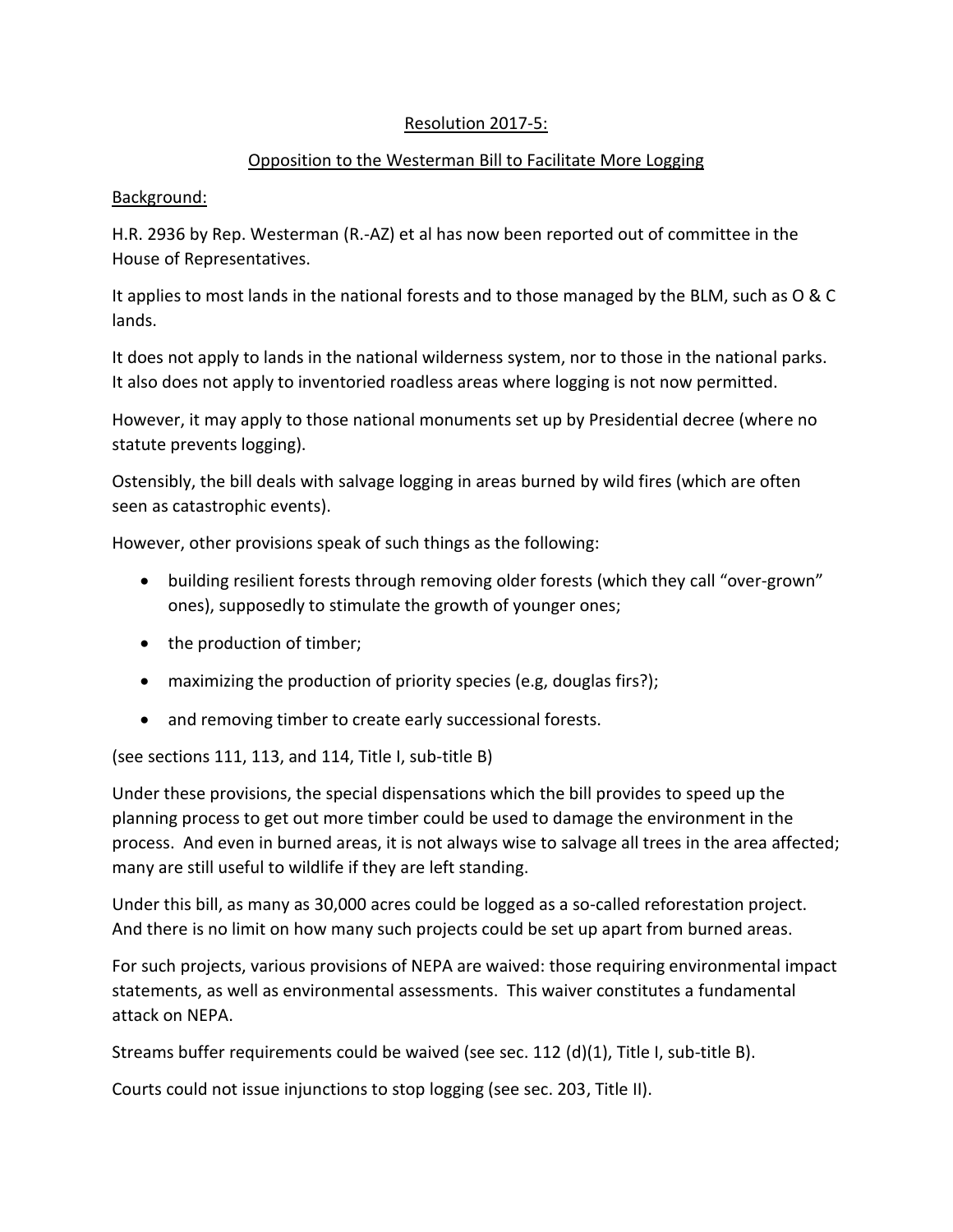The provisions of the Endangered Species Act are constrained.

Courts cannot make monetary awards to winning parties.

And court action is replaced by poor arbitration provisions.

#### Resolved:

The Federation of Western Outdoor Clubs opposes the Westerman bill (H.R. 2936), and bills with similar intent, which are designed to suspend NEPA procedures and to bar law suits to stop its logging projects, and urges its members and allies to organize to defeat it.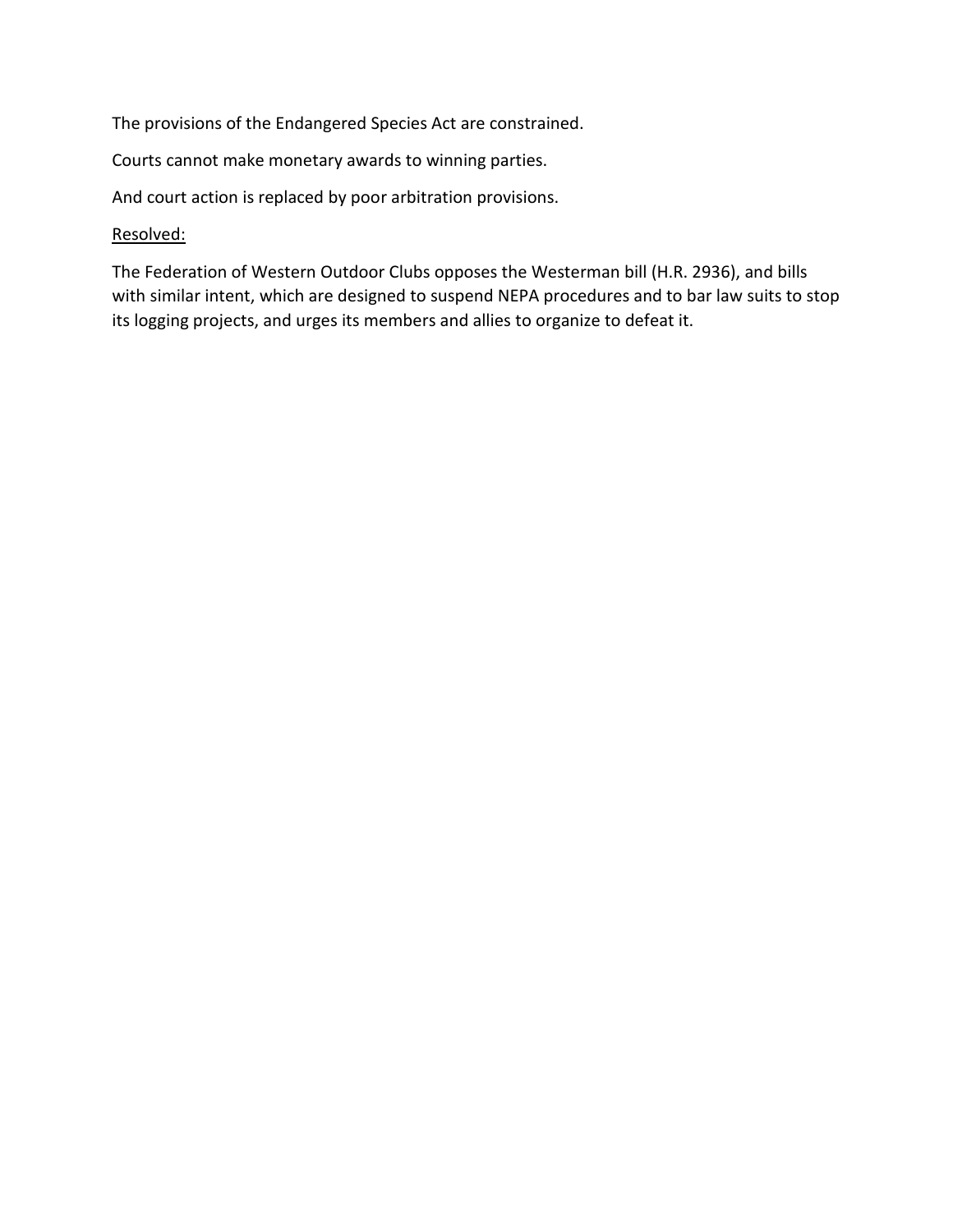### Resolution 2017-6: Resolution Defending the Endangered Species Act

#### Background:

The Endangered Species Act (ESA), passed in the U.S. in 1973, is the key device the United States uses to protect species that are endangered. The International Union for the Conservation of Nature (IUCN) reports that one-third of all species of plants and animals in the world are now endangered. 1652 species in this country are now given protection under that Act, with the protection given to 47 being instrumental in their recovery.

Now, however, the chairman of the committee on Environment and Public Works (Sen. John Barrasso, R.-Wyo.) has announced that his committee intends to revise the ESA. He thinks that too many species remain on the list for too long, tying up the land wanted by developers.

Critics of the ESA in Congress want to weaken it in various ways: to prevent a listing of endangerment unless the state's governor consents; to prevent continued listing after five years unless Congress concurs; and various proposals from the Western Governors' Association giving state's a larger role in the listing process. They also want to delay judicial review of listing decisions until the affected states have had the opportunity to help with recovery.

Even Democrats in the Senate contemplate taking the matter up, but hope to make improvements.

However, Defenders of Wildlife have pointed out that most of the required consultations with the Fish and Wildlife Service have not gone slowly. In the last seven years, 88,000 went quickly; no projects were held up because of a jeopardy finding. In the great preponderance of cases, developers got their answers without delay.

#### Resolved:

The Federation of Western Outdoor Clubs urges friends of wildlife in Congress to make every effort to defend the integrity of the Endangered Species Act. The Act is a key mechanism to protect critical habitat throughout the country. Over the years, many efforts have been made to weaken the Act, with none succeeding. We must continue to hold the line.

The Federation urges its member organizations to be energetic in contacting their members of Congress to urge them to rise to the defense of the Endangered Species Act.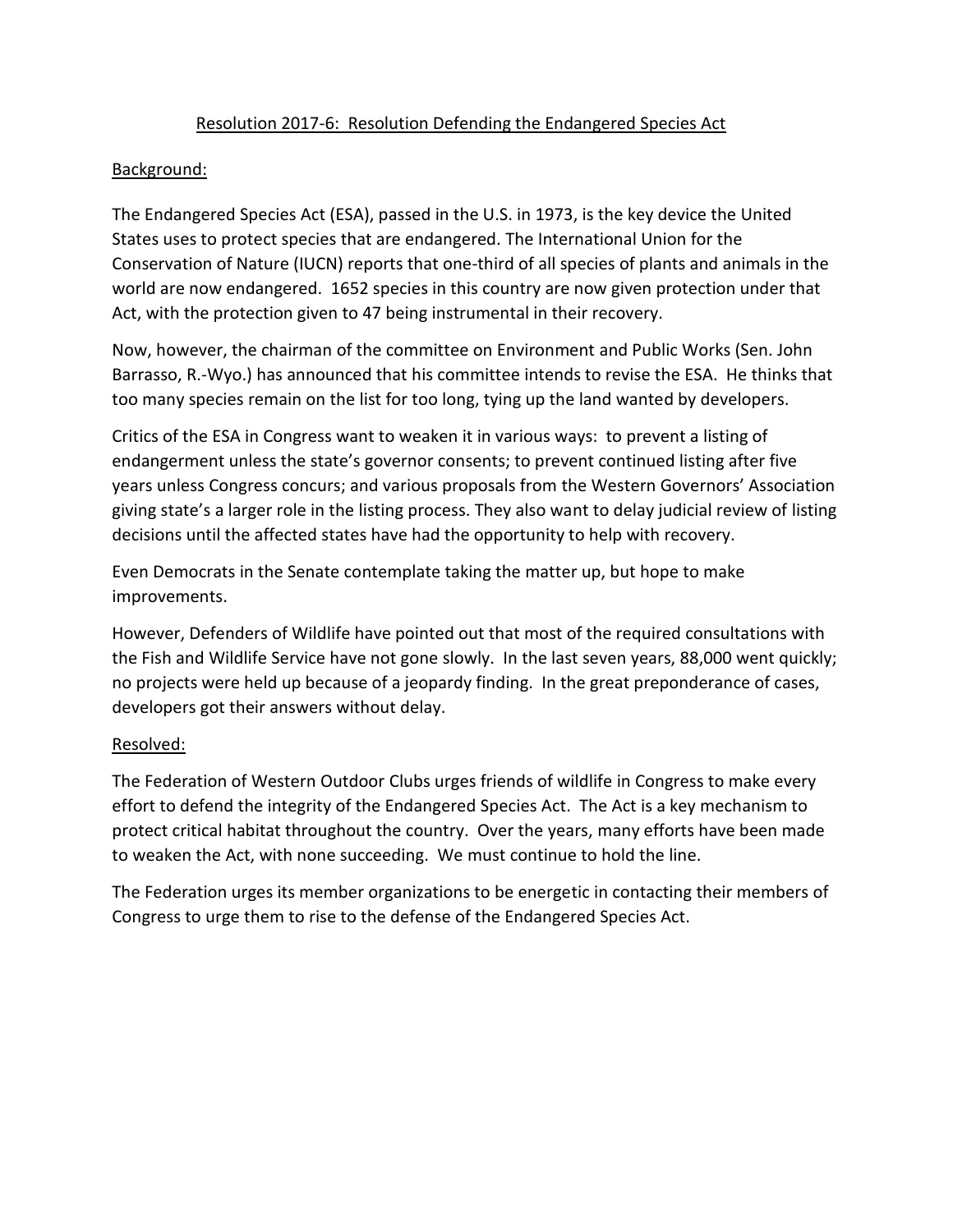## Resolution 2017-7:

### Resolution for a Comprehensive Policy on Grazing on Public Range Lands

### Background:

The grazing that occurs on western public lands provides forage for less than three percent of U.S. cattle. And demand in the market place for red meat from cattle has been steadily declining (down 15% in a recent decade).

This has led, in turn, to a slow, but steady, decline in the amount of grazing on western public rangelands.

The number of permitted AUMs (amount of forage needed to sustain one cow for a month) has been declining as well in many western states. These declines may explain why recent estimates of the condition of public rangelands seem to be improving, but many experts doubt that enough current information exists to make accurate estimates.

Historically, grazing has caused grave environmental damage to public rangelands. Habitat for wildlife has been depleted; streams have been polluted by the wastes of cattle; spawning gravels needed by fish in streams have been damaged; riparian strips have been compromised; forage been degraded; soil is compacted by trampling cattle, and biological crusts are damaged; fences block migrating wildlife; native strains of wildlife have been infected by diseases prevalent in species such as sheep (as in Hells Canyon); and by releasing methane the flatulence of cattle adversely affects the climate.

#### Resolved:

Public rangelands should be managed to protect the fertility and quality of the range, to foster biological diversity, to protect the habitat for diverse biota, and to safeguard the climate, riparian habitat, and the quality of the streams affected.

Where the quality of the rangeland has been degraded, restoration of the environmental quality of those rangelands ought to be a goal: viz.,

- restoration of native plant and animal communities
- the quality of habitat along water courses
- the quality of the water in them
- and of the fertility and forage on the rangelands themselves.

Grazing should not be allowed on lands receiving less than 12 inches of annual precipitation and on cold (i.e.,cryic) soils (those with mean annual temperatures lower than 8 degrees C.). Nor should it be allowed where it would degrade the habitat needed by threatened species of plants and animals, nor on sensitive habitats.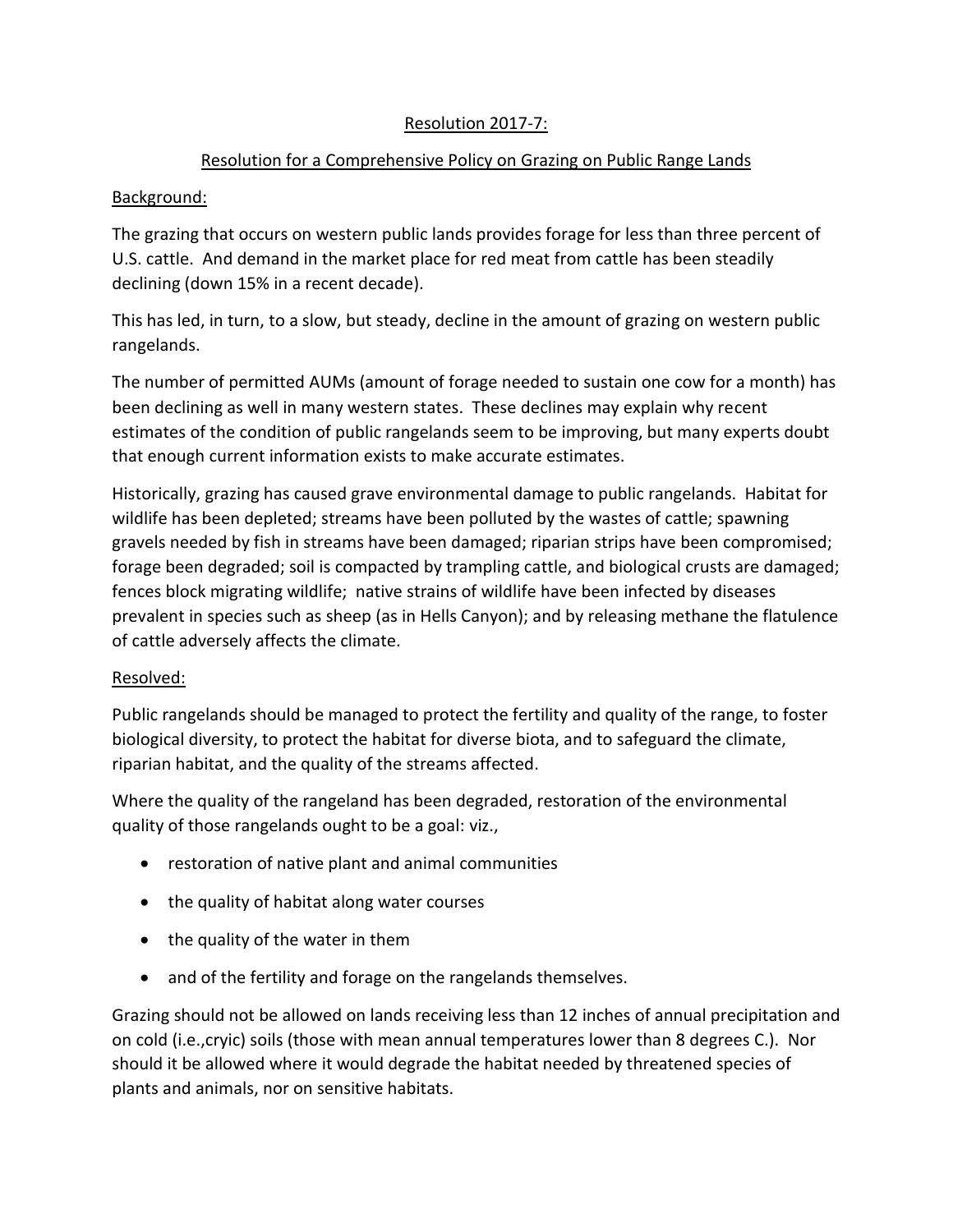The many costs of damage to the environment, and its grave nature, should be taken into account when decisions are made to permit cattle grazing on public lands.

In accordance with the requirements of the National Environmental Policy Act (NEPA), federal agencies contemplating grazing by private parties should prepare regional analyses (EISs) of the likely cumulative impact of these programs on the environment.

Grazing should not be continued where it would degrade the quality of the water of streams running through the grazed lands. Means must be found to keep grazing cattle out of riparian zones and to prevent cattle from trampling stream banks and doing damage with their hoofs. And it is critical to keep cattle urine and feces from draining into water courses.

The impact of cattle on the quality of the range and its streams must be regularly monitored. If monitoring cannot be maintained for various reasons, such as inadequate funding, grazing there should be suspended.

Those granted permits to graze on public lands should be charged fees which reflect the market rates being charged in the region for grazing on private and state lands. Public land grazing is not an activity which deserves to be subsidized by the government; such grazing provides little food of importance and does a great deal of environmental damage. (The current level of fees is set at only about ten per cent of market rates and covers a small portion of the costs of management.)

The granting of grazing permits should lie in the discretion of the agency managing the public rangelands. The permit to graze is in the nature of a privilege, not a right. Also being granted an opportunity to graze cattle on public lands does not establish a continuing right to such permits. If a permit is not extended for another term, the person who had held that permit is not entitled to any compensation.

However, legislation should be enacted which grants parties, who act in the public interest and who raise funds for this purpose, the right to buy-out the value of the remaining term of any grazing permit (when that is the most expedient way of terminating an abuse of the lands impacted). Such buy-outs should only be allowed from willing sellers. When permits are terminated in this way, that land should not be subject to grazing in the future.

During its term, those holding the permit should be subject to compliance with environmental standards. A permit should be extended only where steady progress has been demonstrated in achieving assigned objectives in improving the condition of the range involved.

The holder of a grazing permit who invests in wells, fences, and gates on public lands does not gain ownership of them; such installations should be permitted only when it is understood that the permit holder makes the investments subject to an understanding that ownership remains with the government. Permit holders should also not be granted the right to control access to public lands by virtue of their control of gates.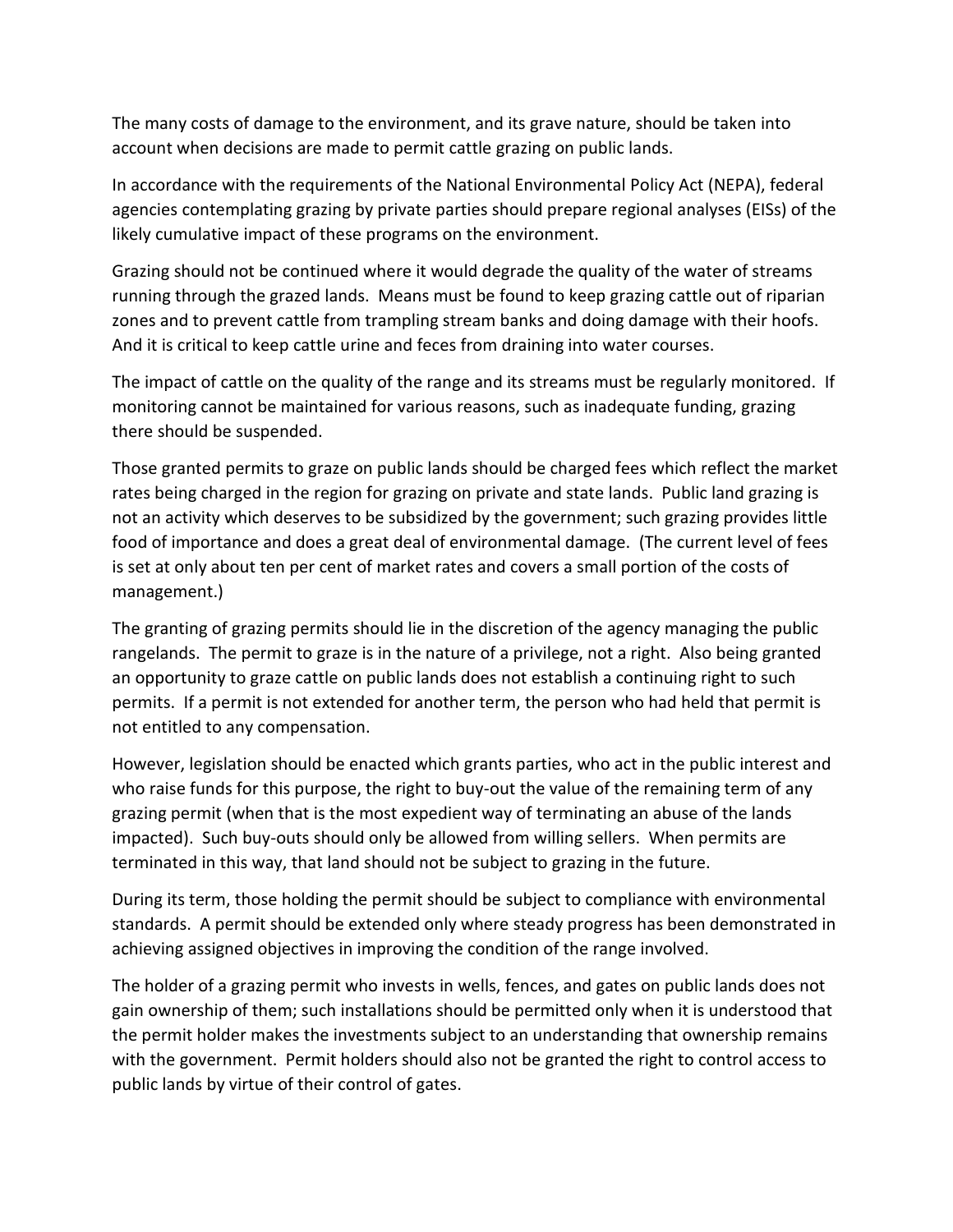Interested parties, who have no commercial interests at stake, should have equal access to the processes which advise managers on the grazing policies and techniques that are applied in each management unit. They should have equal standing with grazing interests. They should also have full access to the processes for filing appeals of decisions made by managers (under applicable laws and regulations).

Special privileges should not be granted to any person who is granted a grazing permit.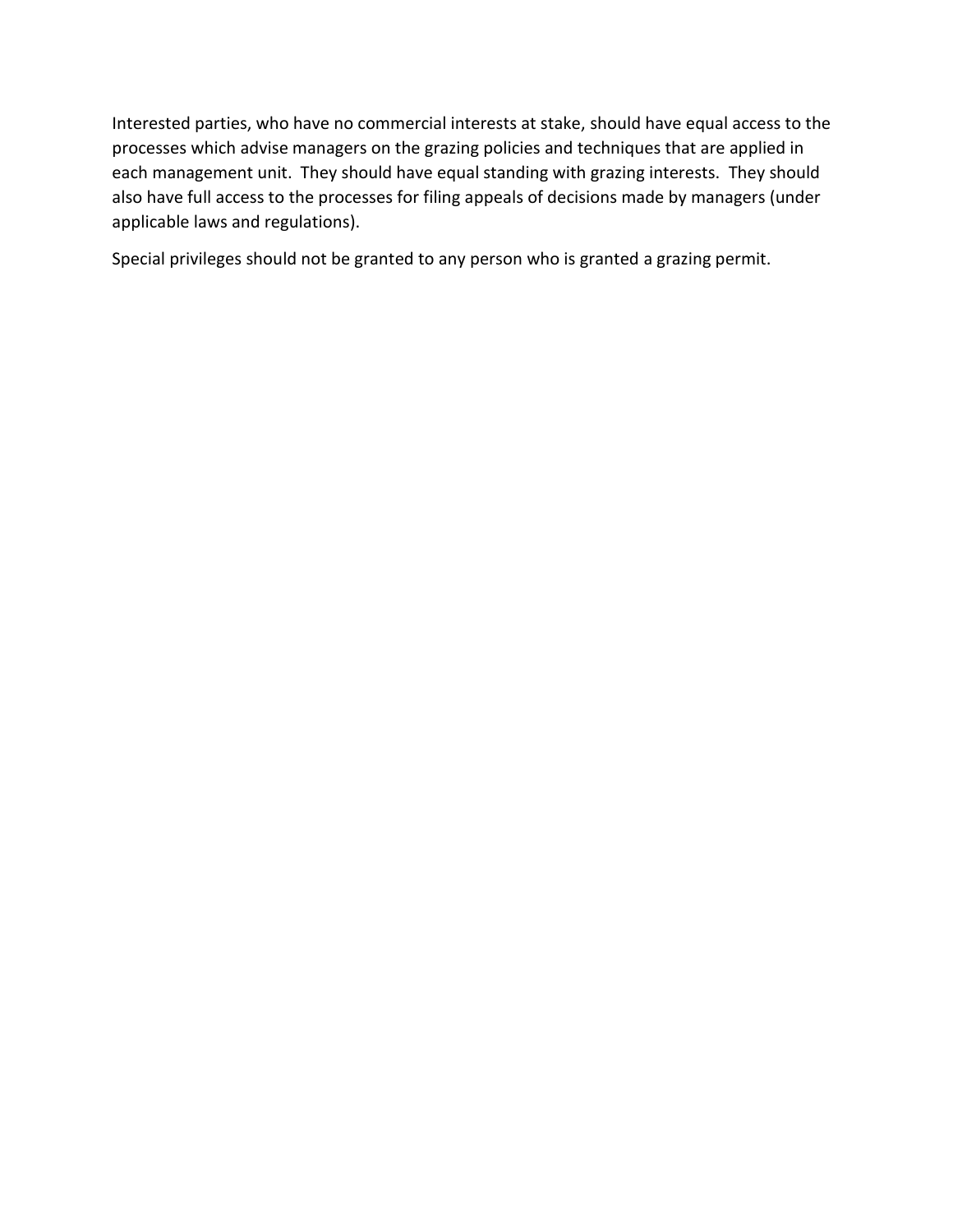## Resolution 2017-8: Resolution Urging an End to Logging Old Growth in Oregon's Elliott State Forest

#### Background:

The largest stand of old-growth Douglas fir held by the state of Oregon is in the Elliott State Forest, just south of the lower Umpqua River. While some logging has occurred there, much of the forest is intact. With the increasing rarity of old growth, the value of this tract has grown immensely.

And its value has also grown as habitat for federally protected endangered species, specifically for Coho salmon, northern spotted owl, and marbled murrelets. Since a 2012 court decision, the forest has been given extended protection under the federal Endangered Species Act. Since that time, the state has struggled to produce a habitat conservation plan for that forest, while having to appreciably reduce its amount of logging in the forest.

This state forest is the only Oregon State Forest that is dedicated to generate revenues for the Common School Fund. Because the State Land Board can no longer manage the forest singlemindedly for that purpose, it has tried to sell it. However, conservationists persuaded all three members of the State Land Board to reverse course and to seek to preserve it.

Recently, after entertaining an offer from logging interests to buy the forest, the State Land Board has finally voted to turn this offer down and is now attempting to obtain federal approval for a habitat conservation plan there which would seek to protect habitat and other public values, while still allowing a large amount of logging in this 86,000 acre forest. Oregon State University has also expressed interest in having its forestry school manage this area to train its students in how to log in the midst of critical habitat for endangered species.

Conservationists point out that, in a 1968 vote of the people of Oregon, its constitution was amended to specify that logging to generate revenue on common school lands should be consistent with the conservation of the values of the area and its resources, as well as sound techniques in managing it. Most conservationists argue that logging of any commercial volume in the Elliott State Forest would impair its conservation values as habitat.

#### Resolved:

The Federation of Western Outdoor Clubs urges the State Land Board to end commercial logging of old growth in the Elliott State Forest and to transfer the lands to a suitable public land manager who will conserve and restore the older forest and watershed values for the benefit of this and future generations, including sustainable and compatible recreation.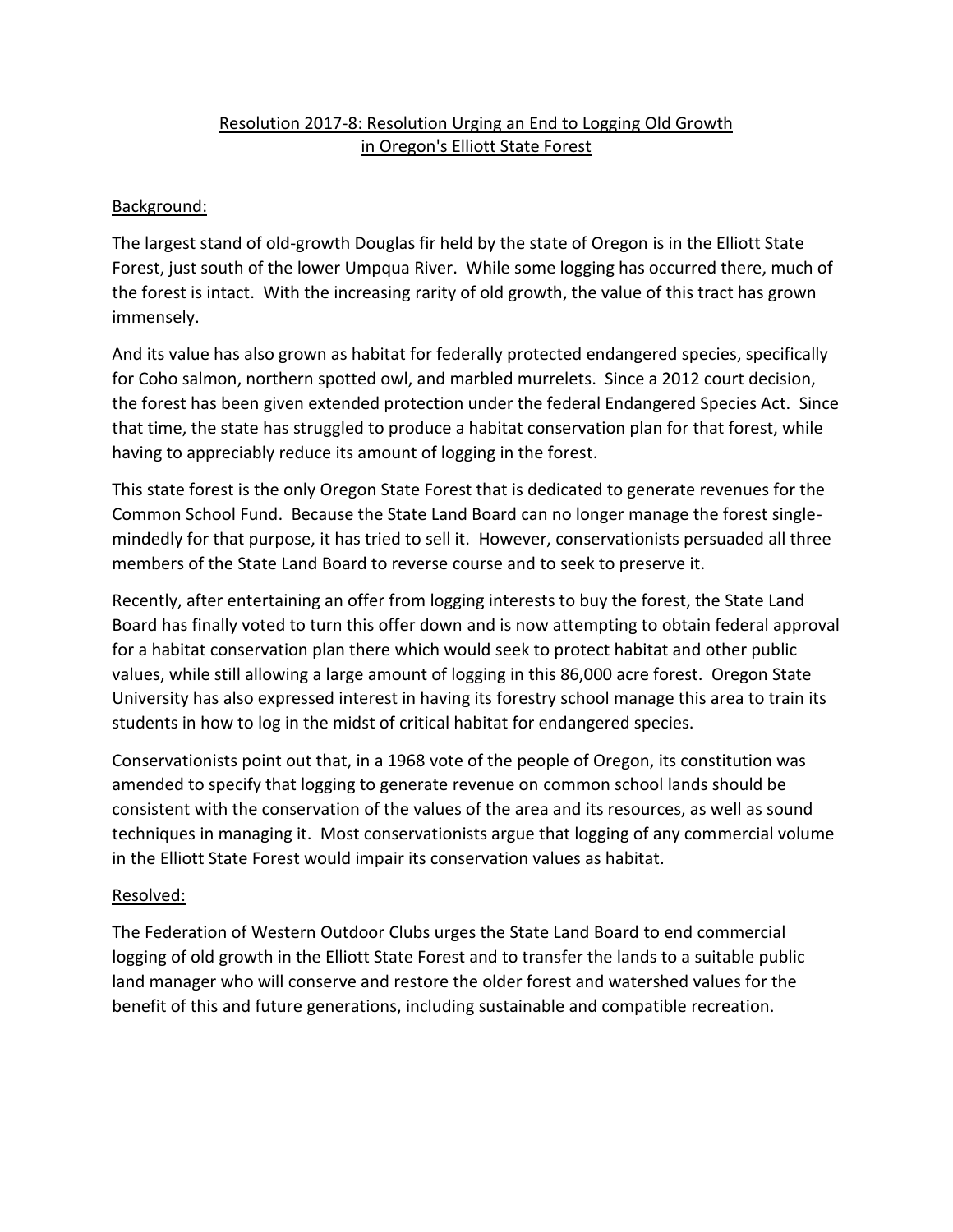# Resolution 2017-9: Resolution Urging Resistance to Efforts of the Trump Administration to Weaken U.S. Programs to Protect the Climate

## Background:

The worldwide level of greenhouse gases now exceeds the level of 400 ppm. Experts once felt that the best way to stabilize the climate was to keep the level of these gases from rising beyond the level of 350 ppm. For the welfare of all living things, it is critical to keep moving forward with implementation of the Paris Climate Agreement to prevent irreversible trends from being locked in to the change the climate.

The administration of President Donald Trump wants the U.S. to withdraw from participation in the Paris Climate Agreement and plans to rescind various orders issued by the Obama administration to meet the goals of that agreement: viz.

- to rescind Obama's Clean Power Plan, which sets strict standards governing release of CO2 emissions from power plants fueled by fossil fuels;
- to lower fuel-efficiency standards set for cars and trucks (Trump has directed his EPA director to determine how to weaken those standards); and
- to withdraw Obama's rules limiting release of methane (a very powerful greenhouse gas), recently set by both the EPA and the BLM.

#### Resolved:

The Federation of Western Outdoor Clubs urges maximum resistance to these efforts to undermine the ability of the United States to meet the goals of the Paris Climate Agreement and urges the United States to remain a party to that agreement (notwithstanding the efforts of the Trump Administration).

It encourages lawyers for the environmental movement to carefully examine the legality of various efforts of the Trump Administration to weaken U.S. programs to stabilize the climate, looking particularly at the adequacy of required environmental impact statements (EISs). It anticipates promising challenges will be filed in the courts.

When enough support manifests itself in Congress, it urges the Congress intervene to stop this backsliding.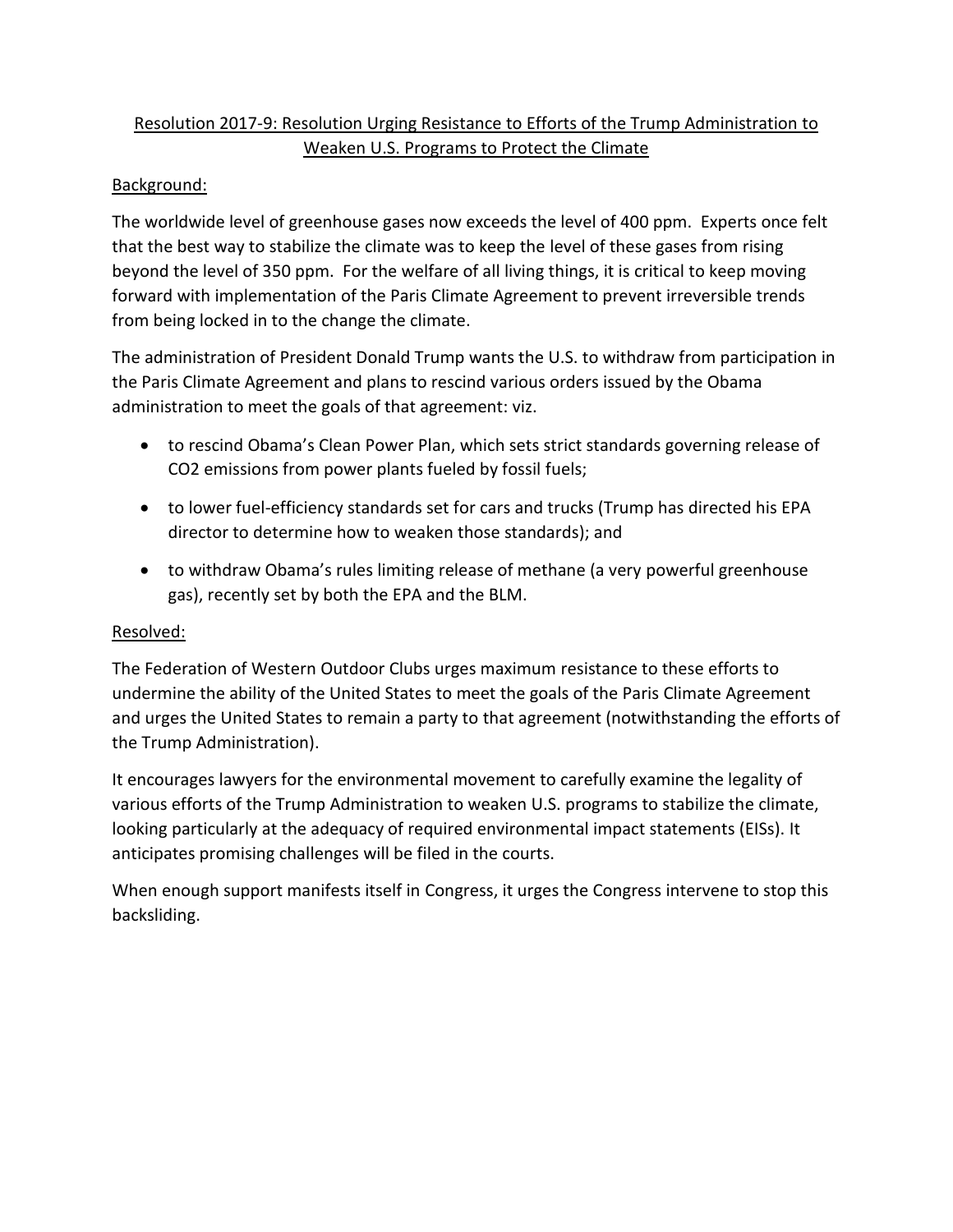## Resolution 2017-10: Resolution on the Need to Keep a Regulation Governing the Discharge of Toxic Materials into the Air and Water

### Background:

The Obama administration issued new regulations through the EPA limiting the discharge of toxic materials into public waterways. These are materials containing such substances as arsenic, lead, and mercury, all of which are very toxic.

That administration also issued new regulations limiting the levels of mercury that can be released into the air by coal-fired power plants. While coal is not thought of as a major source of mercury, it contains trace amounts which can accumulate to dangerous levels through combustion. Breathing mercury can cause brain damage.

Both regulations are important measures to protect public health.

The Trump Administration has announced its intent to try to rescind or weaken these new regulations.

### Resolved:

The Federation of Western Outdoor Clubs opposes efforts to rescind or weaken these EPA regulations to protect public health by limiting the discharge of toxic materials into public waterways and of mercury into the air by power plants.

It urges public interest lawyers to examine the legality of efforts to rollback these needed regulations, with particular attention to the adequacy of environmental impact statements (EISs) for the weakened regulations. It imagines that measures of questionable legality will be challenged in court.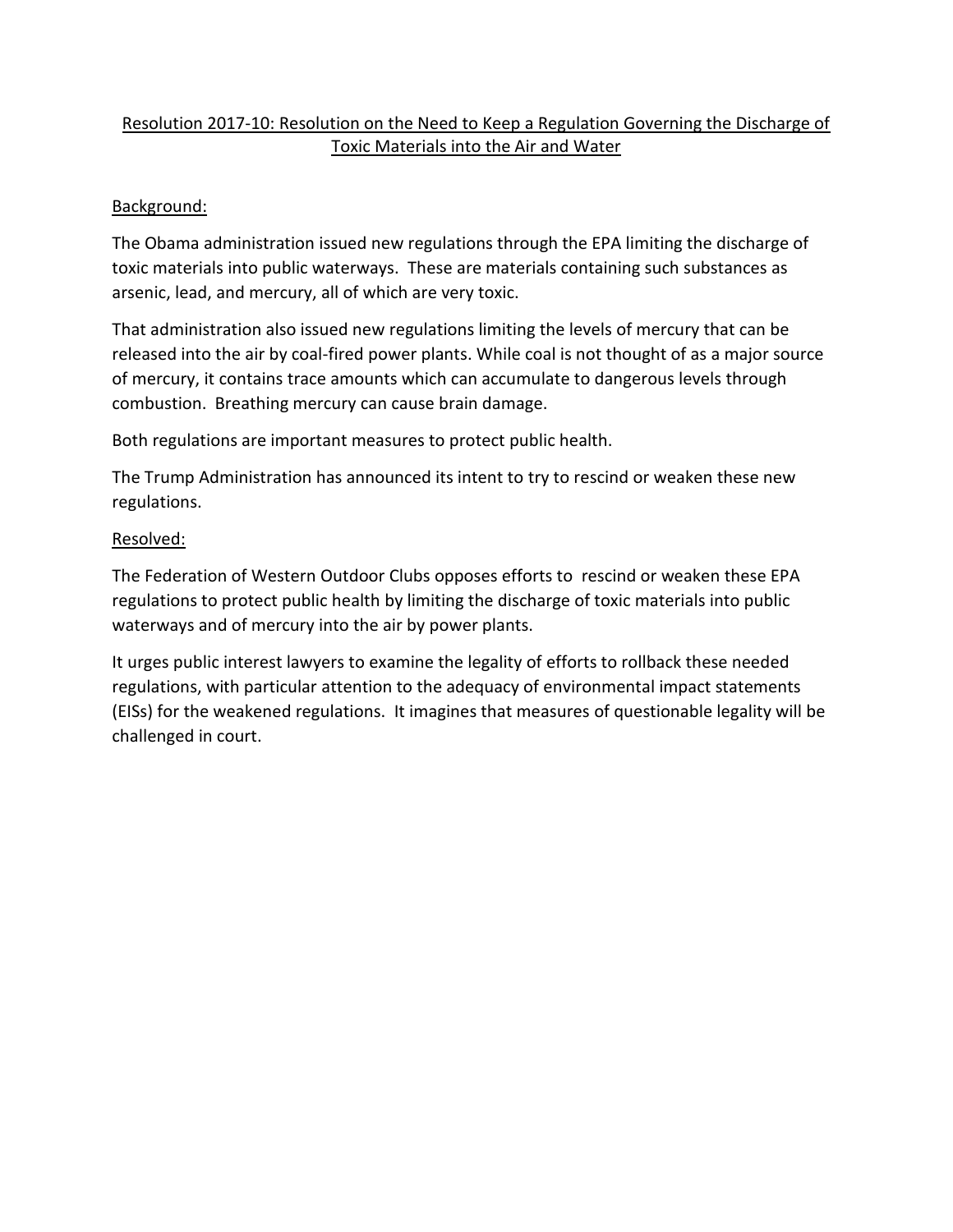# Resolution 2017-11: Resolution In Opposition To Logging Proposed in the BLM's Pickett West Project

#### Background:

The Bureau of Land Management's Pickett West Management project spans 200,000 acres and would directly impact 17,000 acres from the Deer Creek watershed of the Illinois River Basin by Selma, to the Lower Applegate River watershed by Murphy—all the way up to Galice on Wild and Scenic portions of the Rogue River.

The scale of the project is unprecedented and will likely generate numerous large industrial timber sales--destroying much of what remains of the rare and ancient natural ecosystems in southwest Oregon.

Pickett West is proposing to log thousands of acres of low elevation late seral and old-growth ecosystems adjacent to communities in the locality. The results will be a massive loss of late seral habitat for the Northern Spotted Owl and an increase in fuel loads and fire hazards with the Wildland Urban Interface.

Over 80% of the proposed units and acres in the Deer Creek watershed are located on lands designated as a Late Successional Reserve in the 2016 Regional Management Plan (RMP). The BLM is attempting to log off the Late Successional Reserve (LSR) network in violation of the 2016 RMP and before the agency is required is required to manage these areas for late successional characteristics.

The Pickett West project is perhaps the worst old growth timber sale in many years in southern Oregon. Those living there depend on these healthy intact, natural ecosystems for high quality drinking water, fire resiliency, property values, vital carbon sequestration, critical wildlife habitat for threatened and endangered species, for the sustainability and success of the booming recreation and tourism economy, as well as the quality of life there. These places are part of our national heritage and belong to all of the current and future generations of the American people.

#### Resolved:

The Federation of Western Outdoor Clubs opposes the logging proposed in the Pickett West project and the destruction of the affected natural ecosystems on public lands. The FWOC calls upon the managers of public lands there to cancel the Pickett West logging project.

Submitted by the Indian Creek Botanical Mission Project (Mary Camp)